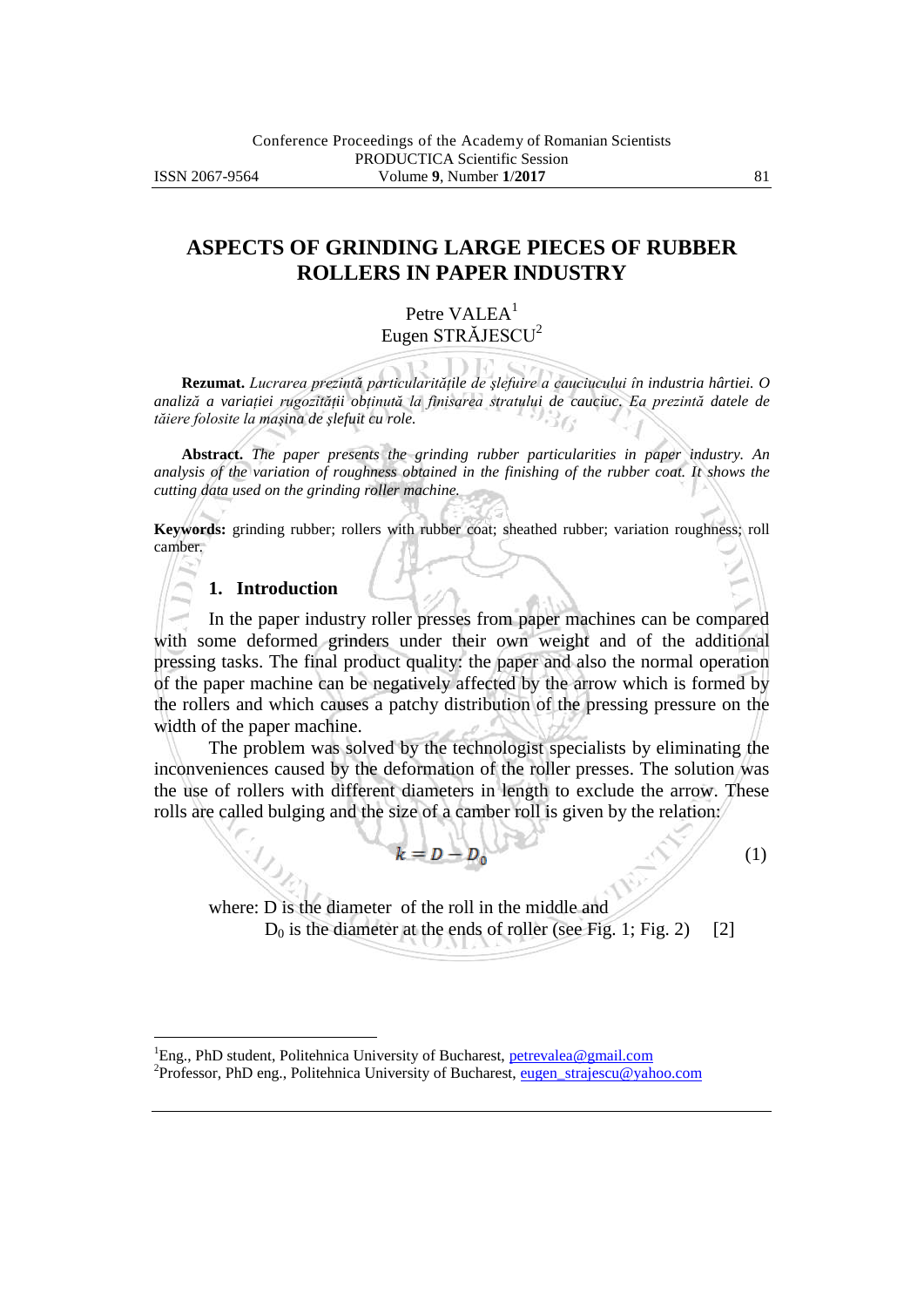

**Fig. 1:** Roller with rubber shell subjected to grind on the roll grinding machine



The roll with rubber shell that is analyzed must be made with a camber of 1.420 mm according to the technological requirements imposed on the grinding machine model XШ-193H8 Mosckba using linear copying mechanism of cutting by tilting the trolley grinding machine.

#### **2. Particularities of rollers grinding machine**

The correction of the rollers on the grinding machine (cylindrical and external) model XШ-193H8 Mosckba has the following characteristics: large dimensions of the work piece  $D_{p \text{ max}} = 1500 \text{ mm}$  and of the grinding wheel,  $D_{d \text{ max}}$  $= 900$  mm; using grinding wheels with a step of soft medium or hard hardness; increased rigidity of the grinding machine and a strict specialization in rollers grinding, allowing the use of elevated values of the cutting depth  $(a_{\text{pmax}}=0.8 \text{ mm})$ and of the longitudinal feed (fl,  $max = 300$  mm/min); the positioning of the rolls on the grinding machine is made with the help of two half-bearing that supports the roller axis; the rotating of the roll is made by a drive group (engine  $P = 32$ kW,  $n = 1500$  r/min); range of rotations / min: 8-50 rev/min; the grinding machine is equipped with a linear device of copying with which is realized by copying the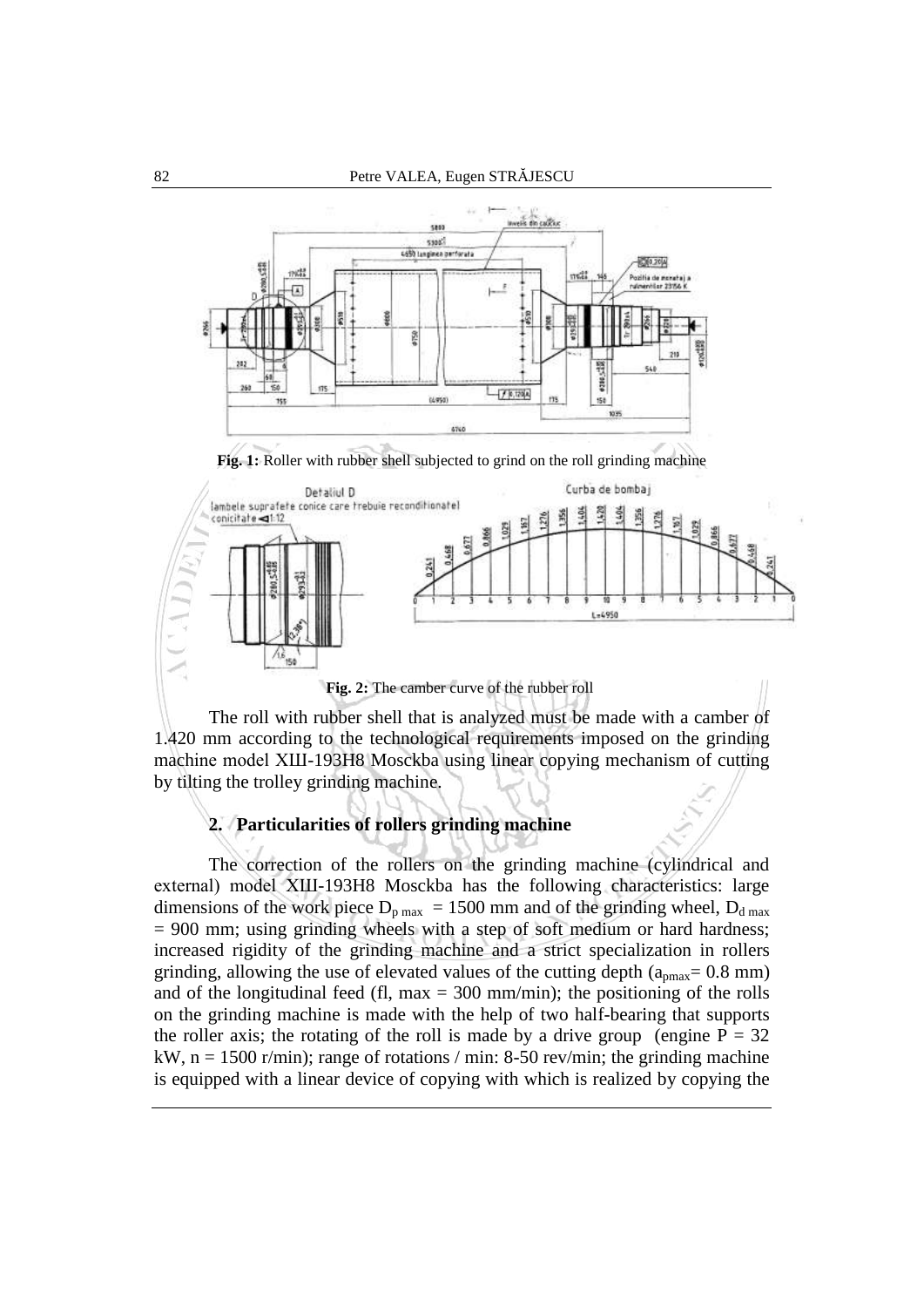rollers camber (the maximum concavity and convexity which can be achieved is 2 mm). The maximum race of the tool holder saddle at the longitudinal rectification is 5000 mm. The grinding rock is driven by a continuous engine power with variable speed (engine  $P = 32 \text{ kW}$ ,  $n = 1500 \text{ r/min}$ ). Speed ranges 8-1500 rev/min) [9, 10].

#### **3. Abrasive super porous corps used in the grinding of the rubber**

In the process of grinding (abrasion) of the used rubber used as a shell for the rollers in the paper industry are successfully used abrasives super porous products which have a number of advantages:

- they heat very little the work piece (so-called cold grinding), where due to large pores, the air has the possibility to penetrate the disk and to form vortices which removes the heat from the processed surface from the work piece;
- not clogging pores;
- improve the processed surface;
- allow greater penetration advance;
- increase the grinding efficiency;
- have good self-sharpening and require an insignificant re-sharpening;
- the abrasive consumption is reduced;
- the cost of grinding is significantly reduced;
- have a low weight;
- have a good grinding for sensitive materials at heat (rubber, leather, felt) and high-alloy steels and stainless steels [6].

The super porous rock of dimension  $600 \text{ X } 304.5 \text{ X } 80 \text{ (D X d X H)}$  and the hardness H was used on the grinding machine XШ-193H8 Mosckba to the grinding of the rubber. The grinding rocks recommended to be used are: 33A46J10V for roughing and 22C80J10V for finishing [1, 10].

#### **4. Grinding material**

Hard rubber with the hardness Shore 92. In the conducted researches concerning the current stage of cutting processing or the abrasive preparations of the used materials as shells for the rollers of paper machines, but also for the rollers with rubber shell which are corrected periodically to adjust and reconfigure the technological combers imposed in the pressure systems where they fulfil the functional role of training the half-finished product (paper paste), given the high cost of a solider roller with its shell it can be concluded that the correct assessment of the cutting capacity or grinding the stones to be corrected it is a major challenge that must be respected in the optimization of the cutting process.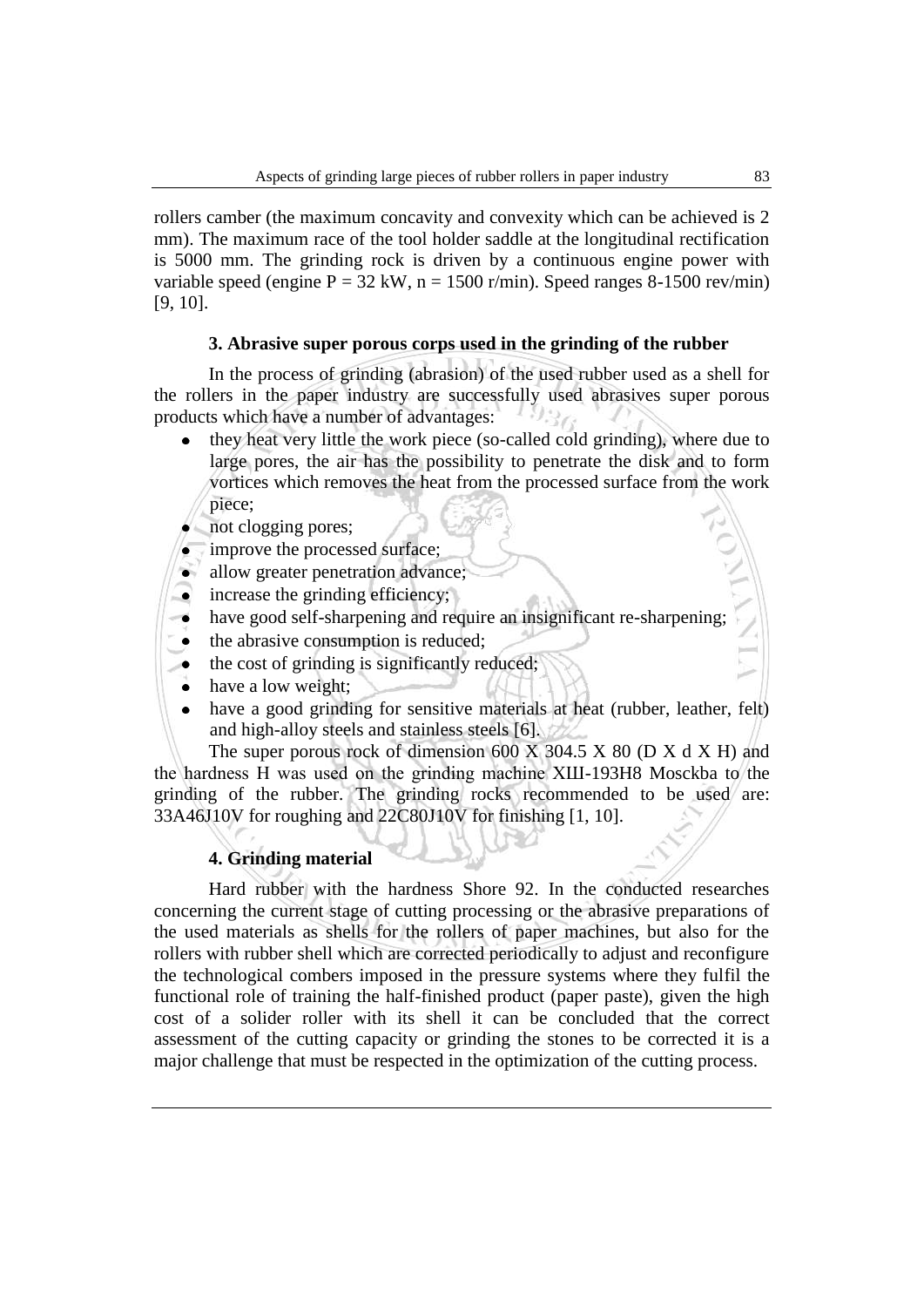#### **5. The dry grinding – the wet grinding with cooling liquid**

We observed that in the dry grinding, the productivity is higher but the main disadvantages are: the trained dust from the little splinters and the fast clogging of the grinding rock and also the increased heating with a high risk of breaking the stone. In the analysis of the grinding process of the rubber shell without cooling liquid, were found some particles avulsions and binder from the grinding rock, forming small craters with a negative impact on the roughness of the rubber sheath (see Fig. 3 b).

The dry grinding was used only for the visual tracking of carrying out the grinding process of the rubber. The use of abrasive preparations fluids is necessary because in the grinding process takes place a high heat release which produces the local heating of the grinding rubber (the occurrence of local thermal stress), but also a chopper of the splinters which can cause pore filling of the grinding wheel (see Fig. 3 c and Fig. 5 a, b).

In the tracking process of dry abrasive preparation a great friction between the abrasive grains and the processed rubber sheath has been found. Moreover, the dry grinding produces a lot of dust (due to the use of the grinding wheel) with harmful effects on the operator and the grinding machine must be equipped with a very effective exhaust system.



Fig. 3: Photos a) dry grinding of the rubber b) pulling the granules c) little rubber splinters

The use of abrasive preparations liquid in the grinding operation of the rubber on the grinding rollers machine model XШ-193H8 Mosckba was made with a jet of rich liquid at a rate of 100 l/min using water or emulsion. In the optimization processing, the pump flow rate of 80 l/min has been changed to a pump 100 l/min noticing an effective cooling in the grinding process. This change of pump is a contribution given by the author of this paper. Using pump flow with the rate of 100 l/min, the heat elimination in the grinding process of rubber is very efficient. Thus as the temperature of the liquid is low, it is considered that the cooling took place under favourable conditions. At the grinding with water, was chosen an abrasive tool with a harder grade than in the dry abrasive preparation.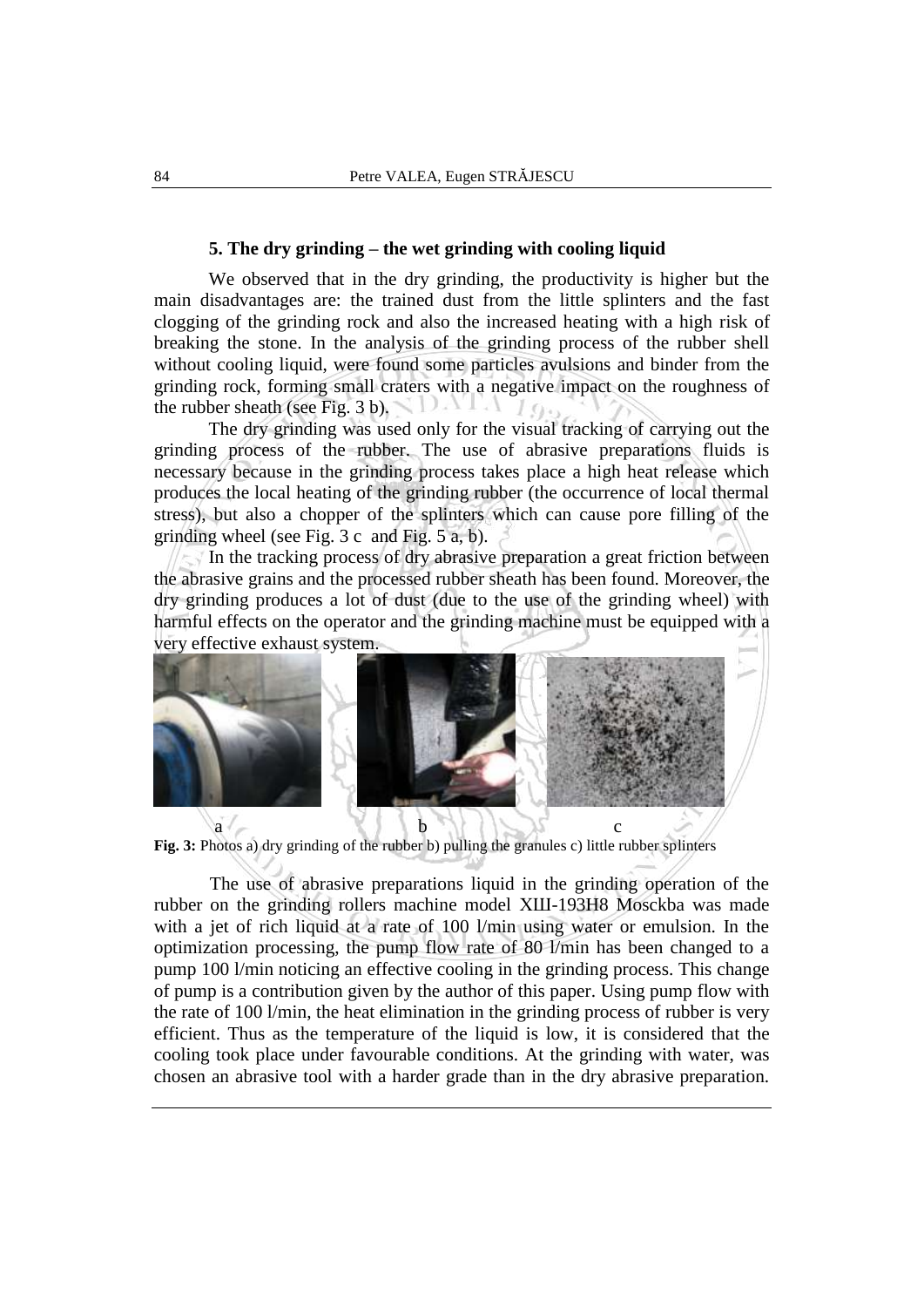To increase the pressure and flow of the abrasive preparations a rougher grinding stone can be used because the cooling is more vigorous (abundant, constant and under pressure flow).

The liquid abrasive preparation most commonly used is the aqueous solution with small amount of soda ash, soap. At the finishing grinding, the liquid composition of the abrasive preparations may influence the surface quality grinding in a high proportion to the rest of the processing mechanism through cutting. We recommend keeping a clean coolant. The washing capacity of the coolant influences the finishing grinding; in this sense it is recommended to use liquids having a high washing capacity [4, 5, 7].



grinding

An effective indicator of an appropriate cooling in the process of abrasive preparation is the temperature occurred after the grinding, range  $9^0$ -12<sup>0</sup>C (see Fig. 5 a, b).



**Fig. 5:** a) The temperature measured with the infrared camera for measuring the temperature on the grinding operation of the rubber (roughing); b) contact rubber sheath-grinding stone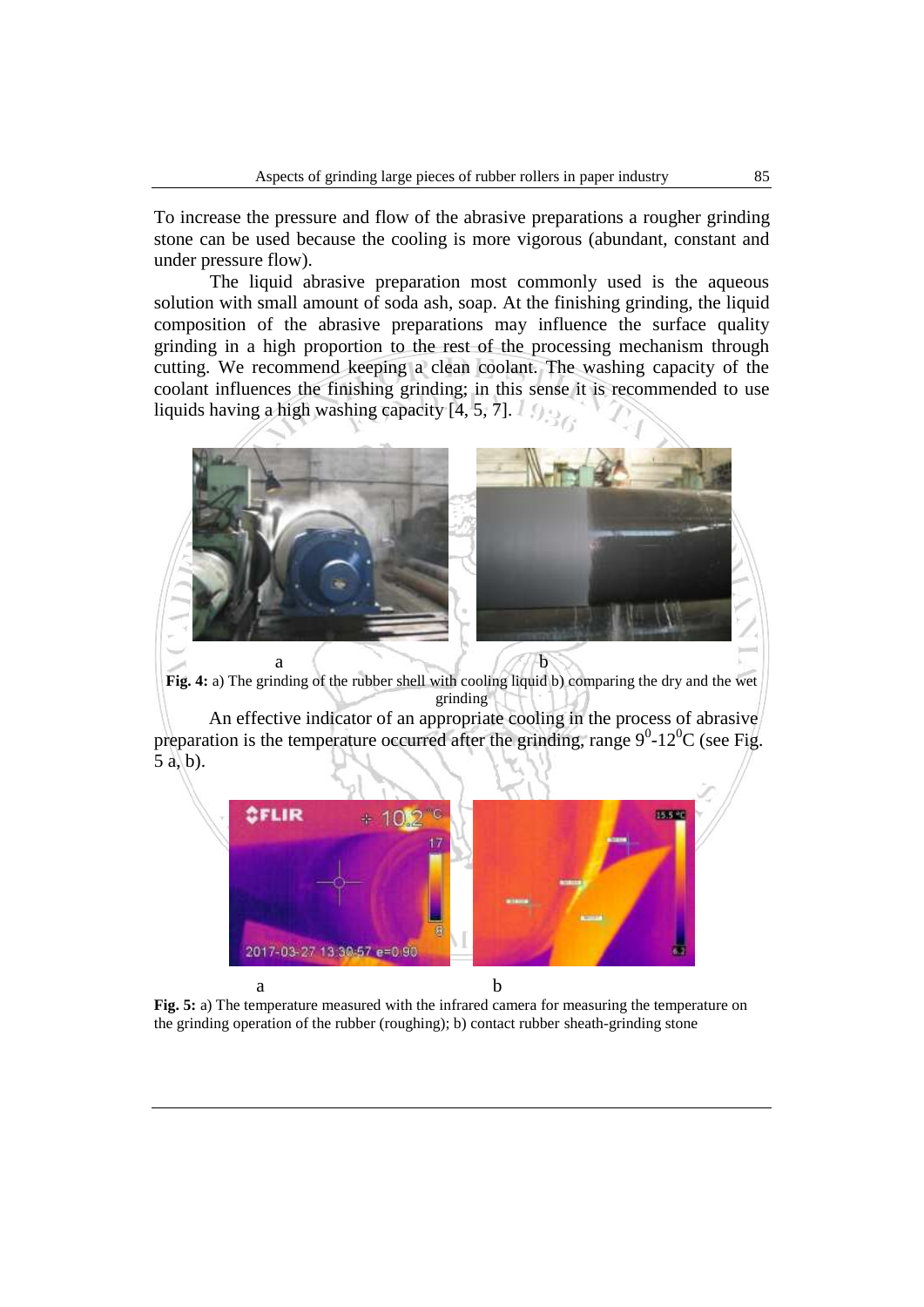### **6. The roughness, temperature and absorbed power analysis at the grinding of the rubber**

In developing this current grinding research of the rubber appeared the necessity to determine the correlation between the different parameters of the cutting regime. For the roughness function, temperature and power were realized type polytropic equations:





**Fig.6** The plot of cylindrical external grinding for roller with rubber cover [1]

| <b>Table 2: Measurements</b> |                      |                  |             |                     |                               |             |          |  |  |  |  |  |
|------------------------------|----------------------|------------------|-------------|---------------------|-------------------------------|-------------|----------|--|--|--|--|--|
| No.                          | <b>Input factors</b> |                  |             |                     | $\mathbf{v} \cdot \mathbf{R}$ |             |          |  |  |  |  |  |
| exp.                         |                      |                  |             |                     |                               |             |          |  |  |  |  |  |
|                              | $V_p$                |                  | $a_{\rm p}$ | Ra [µm]             |                               | Temperature | Power    |  |  |  |  |  |
|                              | [m/s]                | ${\rm [mm/min]}$ | [mm]        |                     |                               | $T$ $[^0C]$ | $N$ [kW] |  |  |  |  |  |
|                              |                      |                  |             |                     | $V_d = 38$                    |             |          |  |  |  |  |  |
|                              |                      |                  |             | $V_d = 25$<br>[m/s] | [m/s]                         |             |          |  |  |  |  |  |
|                              | $+1$                 | $+1$             | $+1$        | 1,6                 | 1,2                           | 12          | 5,5      |  |  |  |  |  |
|                              |                      |                  |             |                     |                               |             |          |  |  |  |  |  |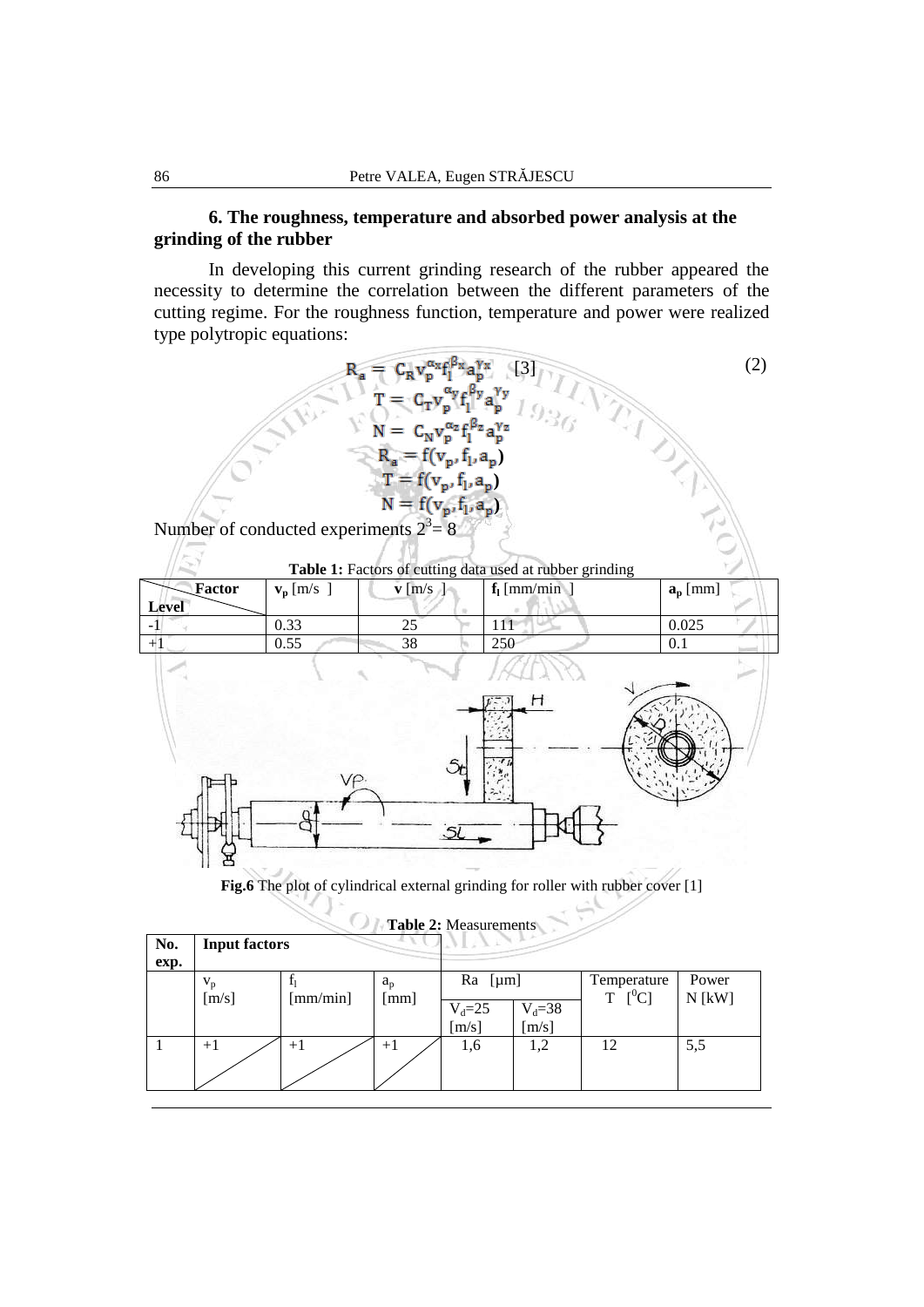|                                 | 0.50                   | 250         | 0 <sup>4</sup> |      |           |                |                |  |  |  |  |
|---------------------------------|------------------------|-------------|----------------|------|-----------|----------------|----------------|--|--|--|--|
| $\sqrt{2}$                      | $+1$                   | $+1$        | $^{\rm -1}$    | 1.50 | 1.1       | $11\,$         | $\overline{5}$ |  |  |  |  |
|                                 |                        |             |                |      |           |                |                |  |  |  |  |
|                                 | 0.50                   | 250         | б.025          |      |           |                |                |  |  |  |  |
| $\overline{3}$                  | $\bf{+1}$              | $-1$        | $+1$           | 1.30 | 0.8       | 10.5           | 4.8            |  |  |  |  |
|                                 |                        |             |                |      |           |                |                |  |  |  |  |
|                                 |                        |             |                |      |           |                |                |  |  |  |  |
|                                 | 0.50                   | łĦ          | 0.10           |      |           |                |                |  |  |  |  |
| $\overline{4}$                  | $+1$                   | $-1$        | -1             | 1.25 | 0.75      | 10             | 4.6            |  |  |  |  |
|                                 |                        | 111         | 0.025          |      | $log_{G}$ |                |                |  |  |  |  |
|                                 | 0.50                   |             |                |      |           |                |                |  |  |  |  |
| $\overline{5}$                  | $-1$                   | $+1$        | $\!+\!1$       | 1.20 | 0.70      | 9.8            | $\overline{4}$ |  |  |  |  |
|                                 |                        |             |                |      |           |                |                |  |  |  |  |
|                                 |                        | 250         |                |      |           |                |                |  |  |  |  |
|                                 | 0.33<br>$\overline{1}$ |             | 0.10           |      |           |                |                |  |  |  |  |
| $\sqrt{6}$                      |                        | $+1$        | -1             | 1.10 | 0.60      | 9.6            | 3.95           |  |  |  |  |
|                                 |                        | 250         | 0.025          |      |           |                |                |  |  |  |  |
|                                 | 0.33                   |             |                |      |           |                |                |  |  |  |  |
|                                 | $^{\rm -1}$            | $^{\rm -1}$ | $+1$           | 1.15 | 0.65      | 9.5            | 3.90           |  |  |  |  |
|                                 |                        |             |                |      |           |                |                |  |  |  |  |
|                                 | 0.33                   | 111         | 0.10           |      |           |                |                |  |  |  |  |
| 8                               | $-1$                   | $-1$        | $-1$           | 1.10 | 0.50      | $\overline{9}$ | 3.85           |  |  |  |  |
|                                 |                        |             |                |      |           |                |                |  |  |  |  |
|                                 |                        |             | 0.025          |      |           |                |                |  |  |  |  |
|                                 | 0.33                   | 111         |                |      |           |                |                |  |  |  |  |
| For the considered functions:   |                        |             |                |      |           |                |                |  |  |  |  |
| $R_a = f(v_p, f_l, a_p)$<br>(3) |                        |             |                |      |           |                |                |  |  |  |  |

as a result of the processing the experimental data with the program DATA FIT version free 9.1.32 the following variation laws resulted:

a) Roughness

Ra =0.9819\*
$$
v_p
$$
^0.5909\*fl^0.1837\*ap^0.0563 (roughing) (4)  
Ra =0.3642\* $v_p$ ^1.1292\*fl^0.3886\*ap^0.08100 (finishing)

**) )**

The influence of the piece speed is manifested most on roughness versus longitudinal feed processing and the depth processing.

a) Temperature

$$
T = 5.6444 \cdot v_p \cdot 0.8021 \cdot f1 \cdot 0.3250 \cdot ap \cdot 0.1614
$$
 (5)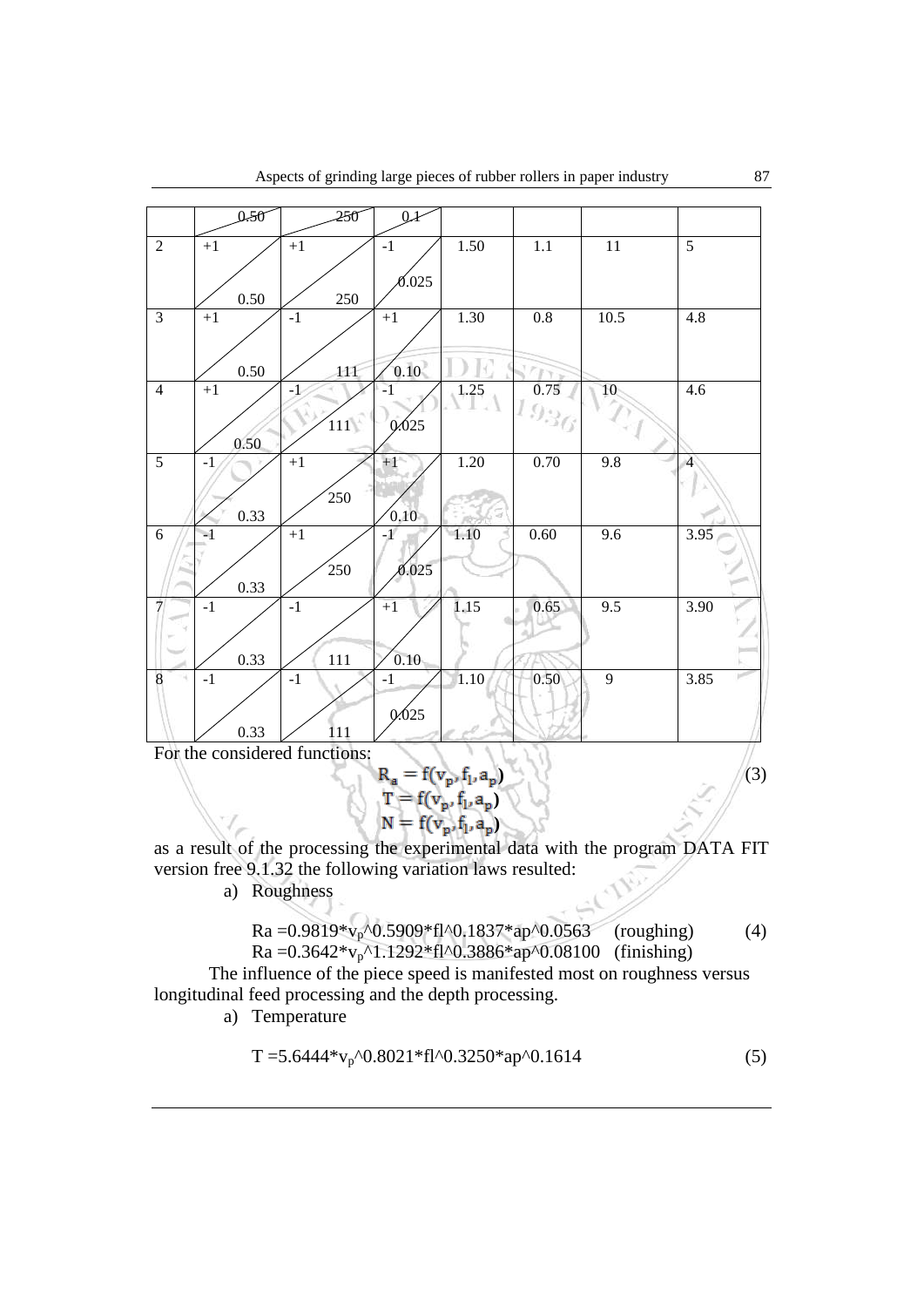The influence of the piece speed is manifested more on the temperature versus the longitudinal feed of processing and of depth processing.

b) The cutting power

$$
N=9.9438*_{V_p}^{\circ}C_0.2876*_{fl}^{\circ}C_0.2963*_{ap}^{\circ}C_0.1889\tag{6}
$$

Using the program MINITAB 16 was drawn the graph of roughness variation taking into account the longitudinal advance f [mm/min] and the piece speed v [m/s] (see Fig.7 and Fig. 8). L S



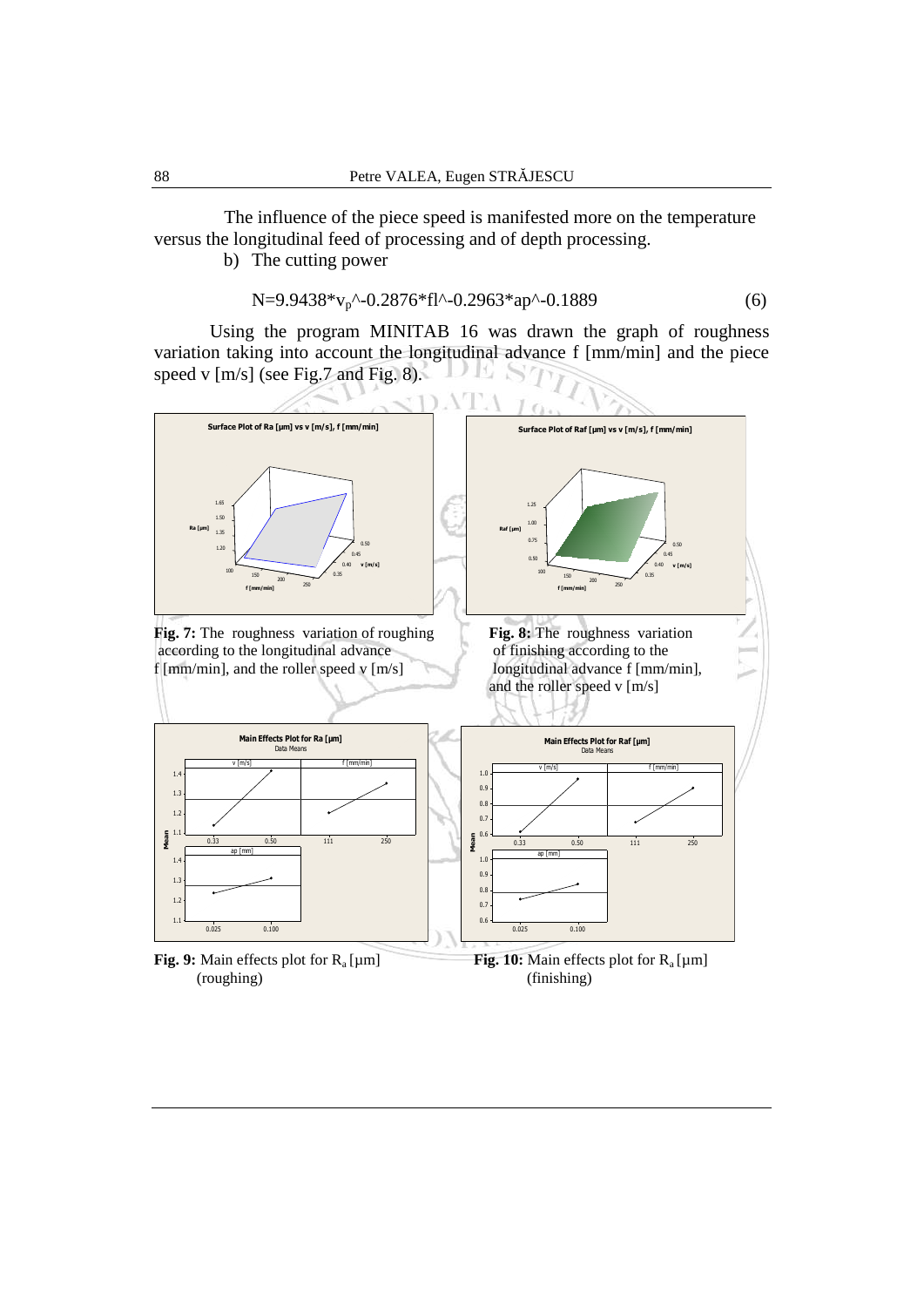

## **7. Conclusions and directions to research**

It was observed that the roughness increases with the roller (piece) speed  $v_p$  [m/s] and longitudinal feed  $f_l$  [mm/min] (Fig. 8 and Fig. 9).

For directions to research, it is also to study the influence of the material of mantle (rubber, stonit, micronit, diamantit), of the abrasive material and of the parameters of the cutting regime on the roughness of the manufactured surface, all thing considered the importance of roughness on the behaviour of the roller to avoid the appearance of fault of grinding.

The paper presents the results of the research regarding the rubber grinding, a material very sensitive to the thermal regime of the chopping. Personal contributions in the research concern the increase of the cooling flow (80 l/min to 100 l/min); the synergic use of a cooling air stream and the choice of an optimal regime for avoiding vibrations and processing defects on the surface of the rubber sheath (ricks, spirals, spots, burns). In other specialized references the aspects presented in the paper are less treated.

#### **Notations** and / or **Abbreviations**

 $f_1$  [mm min]= longitudinal advance  $v_p$  [m/s]= roller (piece) speed<br> $v_d$  [m/s]= disk speed<br> $v_d$  = denth processing  $v_d$  [m/s]= disk speed  $a_p$  [mm] = depth processing  $N$  [kW] = power  $R_a$ [µm] = roughness